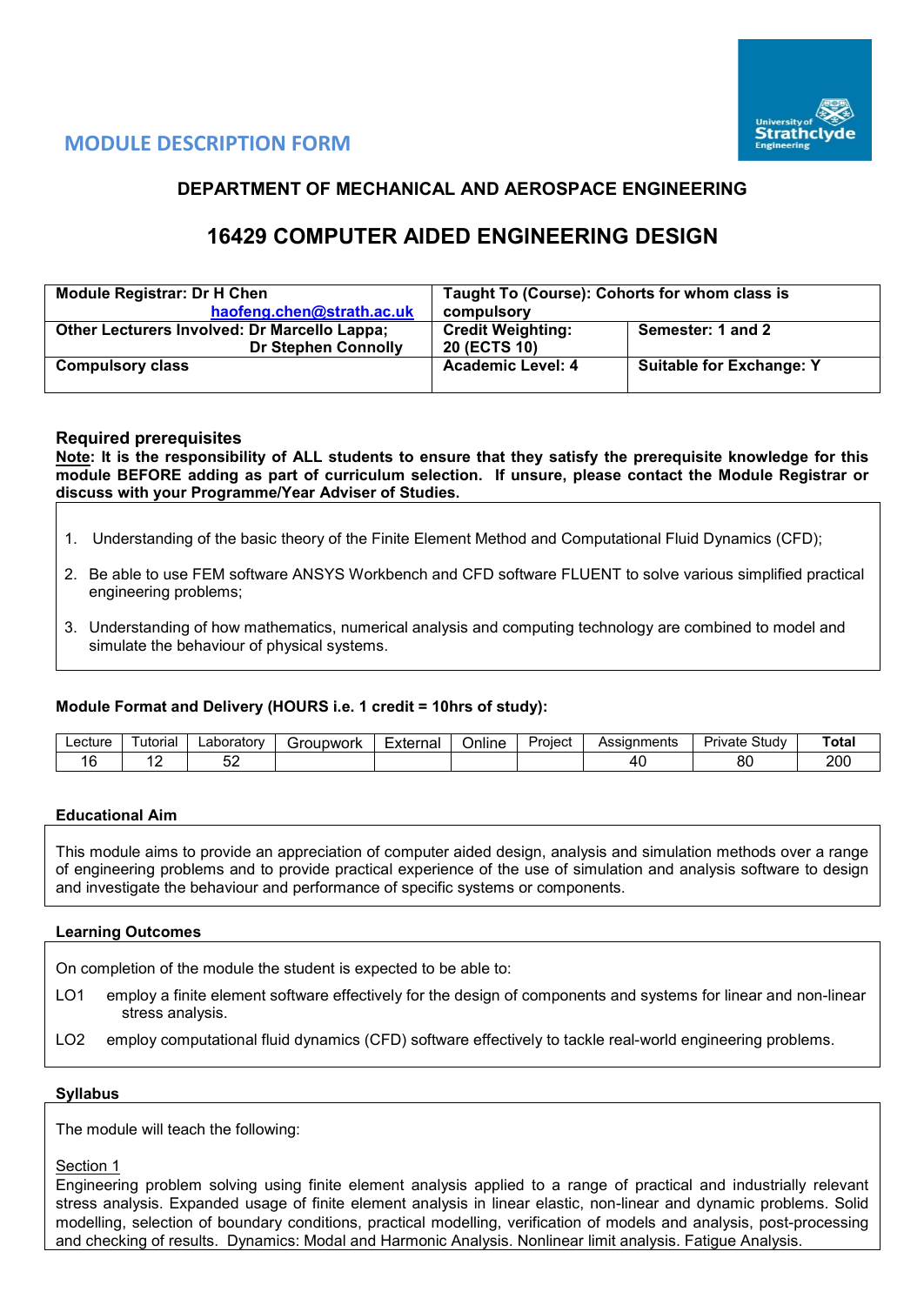## Section 2

Fluid dynamics problem solving using finite volume and finite differences methods. Illustration of the critical links existing between purely theoretical CFD aspects and common industry-leading software packages and related "options" (solution methods, numerical schemes, resulting accuracy, turbulence models, etc.). Utilisation of commercial CFD software for the effective solution of practical problems (e.g. external or internal turbulent flow; heat and mass transfer problems in plants, etc).

## **Assessment of Learning Outcomes**

## **Criteria**

For each of the Module Learning Outcomes the following criteria will be used to make judgements on student learning:

LO1

C1 Describe the software tools being used, highlighting their advantages and disadvantages.

C2 Develop a modelling strategy (highlighting assumptions) and select appropriate idealisations which are compatible with the objectives of the analysis and simulation being undertaken.

C3 Employ an analysis and simulation system to achieve the objectives of the task set and to validate the results obtained as far as practical.

C4 Demonstrate sound engineering judgement and effective communication skills.

## LO2

C1 Describe the software tools being used, highlighting their advantages and disadvantages.

C2 Develop a modelling strategy (highlighting assumptions) and select appropriate idealisations which are compatible with the objectives of the analysis and simulation being undertaken.

C3 Employ an analysis and simulation system to achieve the objectives of the task set and to validate the results obtained as far as practical.

C4 Demonstrate sound engineering judgement and effective communication skills.

The standards set for each criterion per Module Learning Outcome to achieve a pass grade are indicated on the assessment sheet for all assessment.

## **Principles of Assessment and Feedback**

*(within Assessment and Feedback Policy at: [https://www.strath.ac.uk/professionalservices/staff/policies/academic/\)](https://www.strath.ac.uk/professionalservices/staff/policies/academic/)*

Students are provided with marking schedules which provide an indication of marks assigned and performance required and the marking schedule also provides an indication of the challenges and where effort is best employed.

There are generally 2-4 hours of manned laboratory sessions per week and students who attend have ample opportunity for feedback on progression. In addition, on release of coursework marks, students have the opportunity to seek further feedback. Students therefore have the opportunity to improve over the 2 assessed elements.

The significant laboratory content also provides students with the opportunity to develop and practice the required competences before summative assessment takes place. Two sections of the course involve the application of analysis and simulation software and feedback from one section should lead to improved performance.

The essence of the laboratory element is interaction and dialogue and discussion amongst students is also encouraged and while no formal opportunities for self-assessment exist, students are encouraged to reflect on their development during the laboratory element of the course.

Although there is a variation across the 2 course sections, students are generally engaged in the timing of assessment and also the topic in some cases. Marking schedules are also presented and discussed in some sections. While the assessment regime is laid down in the module descriptor, students are involved in the discussion and weightings of elements of the summative coursework in some sections of the course. Social integration during the learning process is much in evidence during the laboratory sessions.

The experience of using industry-leading application software on challenged and interesting problems (sometime of the student's own choosing) is generally found to be highly motivational and the achievement of competencies much in demand by industry can also improve self-esteem.

Staff involved in this subject hold a post-mortem each year and share their own experiences with a view to updating the module and improvement of the student learning experience.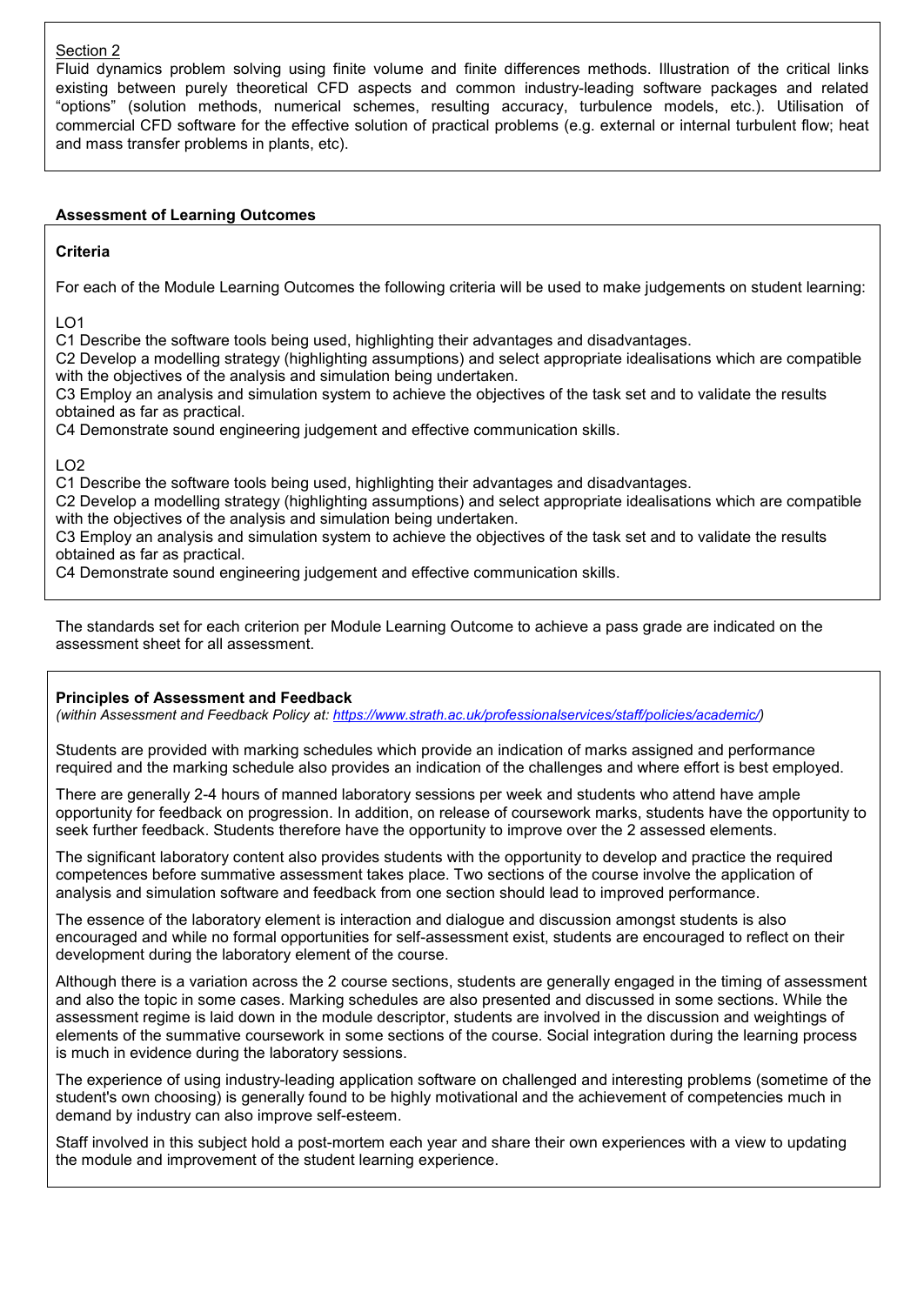#### **Assessment Method(s) Including Percentage Breakdown and Duration of Exams** *(individual weightings)*

| <b>Examination</b> |          |          |           |                              | <b>Coursework</b> |        | <b>Practical</b> | <b>Project</b> |                  |  |
|--------------------|----------|----------|-----------|------------------------------|-------------------|--------|------------------|----------------|------------------|--|
| Number             | Month(s) | Duration | Weiahtina | Number                       | Weiahtina         | Number | Weiahtina        | Number         | <b>Weighting</b> |  |
|                    |          |          |           |                              | 50% each          |        |                  |                |                  |  |
|                    |          |          |           | * LO1<br>and LO <sub>2</sub> |                   |        |                  |                |                  |  |

*\* L/Os:Indicate which Learning Outcomes (L01, L02, etc) are to be assessed by exam/coursework/practical/project as required.*

### **Coursework / Submissions deadlines (***academic weeks***):**

To be notified by class lecturer.

#### **Resit Assessment Procedures:**

Submission of alternate <sup>^^</sup>coursework prior to the commencement of the August exam diet.

**^^Students must contact the module Registrar for details as soon as results confirm that a resit is required.**

#### **PLEASE NOTE:**

**Students must gain a summative mark of 40% to pass the module. Students who fail the module at the first attempt will be re-assessed during the August diet. This re-assessment will consist entirely of coursework. No marks from any previous attempts will be transferred to a new resit attempt.**

#### **Recommended Reading**

**\*\*\*Purchase recommended \*\*Highly recommended reading \*For reference** 

\*\* Course notes and self-learning material provided.

\*\* It is strongly recommended that students who have not completed 16363 in year three familiarise themselves with notes and learning from this class PRIOR to start of the semester. Notes for FEA shall be made available to students on Myplace site.

#### **Additional Student Feedback**

*(Please specify details of when additional feedback will be provided)*

| Date            | ıme | .No<br>Room.                            |
|-----------------|-----|-----------------------------------------|
| Weekly tutorial | твс | Check<br>timetable webpages for details |

Session: 2021/22

**Approved:**

**Course Director Signature: Dr E Henderson (SG)**

**Date of Last Modifications: September 13, 2021**

(Updated June 2021-MAE)